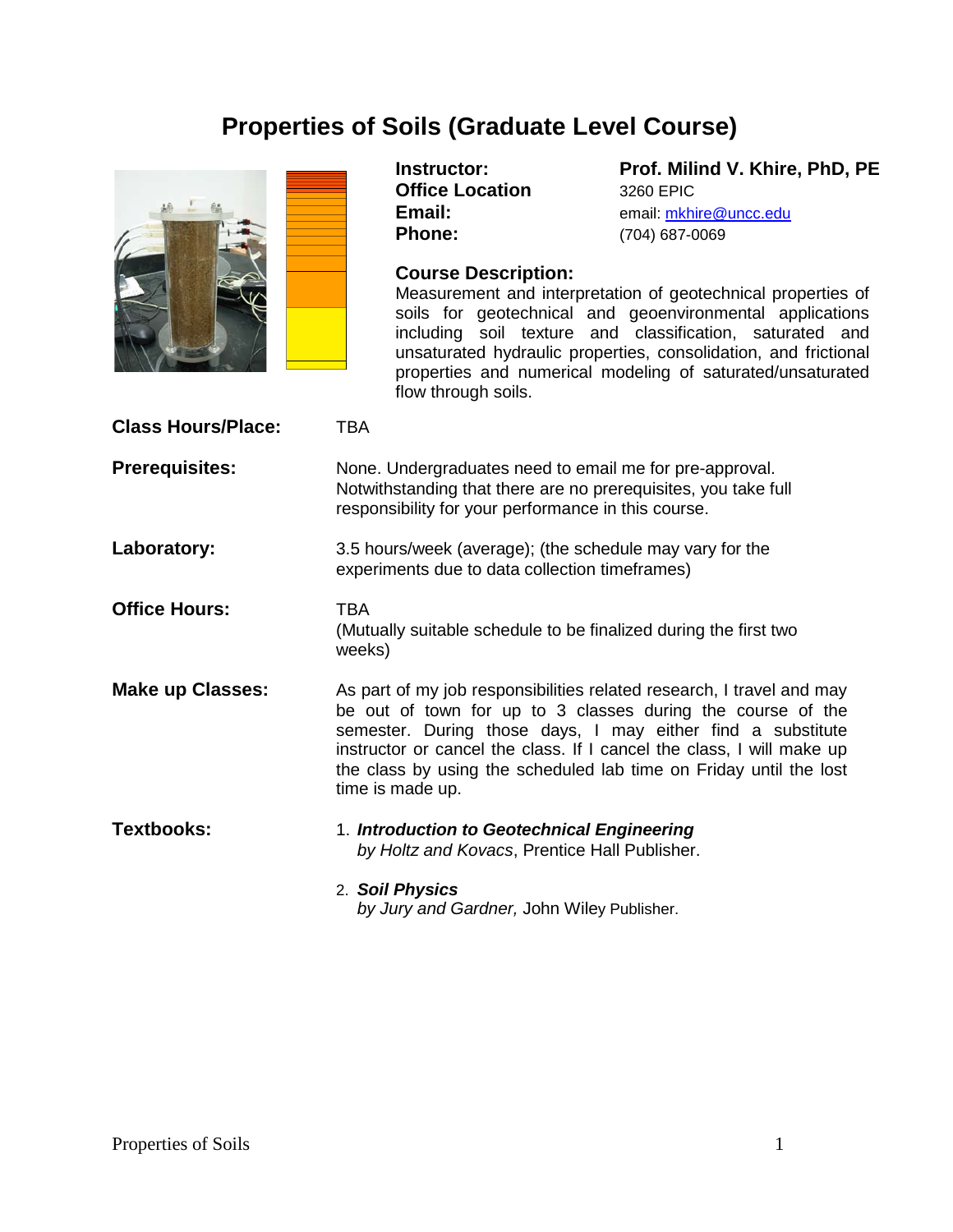# **Reference Books:**

- Bardet, JP: *Experimental Soil Mechanics*, Prentice Hall
- Tindall, Kunkel, and Anderson: *Unsaturated Zone Hydrology for Scientists and Engineers*, Prentice-Hall Inc.
- Fredlund and Rahardjo: *Soil Mechanics for Unsaturated Soils*, John Wiley and Sons, Inc.

# **Teaching /Lab Assistants: TBA**

## **Course Syllabus:**

- Soil Classification (Holtz & Kovacs, Chapters 2, 3, and 4) ~ **1 class session** a. Grain Size and texture, Clay minerals, Atterberg limits
- Soil Phase Relationships and Compaction (Holtz & Kovacs, Chapter 5) ~ 1 **class session**
- Flow Through Soils (Holtz & Kovacs Chapters 6 and 7; Hillel, Chapters 5 to 9) ~ **7 class sessions**
	- a. Saturated Soils Darcy's Law, Construction of Flownets- FEHT/HYDRUS-2D Computer Model to draw flownets
	- b. Unsaturated Soils water content and suction relationship, Richards' equation, measurement of suction, water content, and unsaturated hydraulic conductivities, fitting functions, prediction functions
	- c. Vadose Zone Hydrology, Applications of Sat/Unsat Flow: Dams, Landfill Caps
	- d. Numerical Methods for Sat/Unsat Flow
- Consolidation of Soils (Holtz & Kovacs Chapters 8 and 9) ~ **2 class sessions**
- **Shear Strength of Soils and Use of Geosynthetics (Holtz & Kovacs Chapters 10 and 11,** Qian, Koerner, and Gray Chapters 4, 5, and 8) ~ **3 class sessions**
	- a. Mohr Circle for stress analysis
	- b. Loose/Dense Sands vs. NC/OC Clays
	- c. Direct Shear Test, Triaxial Shear Test
	- d. Hydraulic properties of Geosynthetic Clay Liners (GCLs), Geotextles, and Geonets
	- e. Interface friction between geosynthetics (geotextiles, HDPE/PP/PVC geomembranes) and soils

# **Lab Experiments:**

- 1. Moisture-Density Relationship for Soils (Compaction Curves)
- 2. Saturated Hydraulic Conductivity Testing of Soils & Effect of Compaction
- 3. Soil Water Characteristic Curves (Multiple Tests Hanging Column, Dewpoint Hygrometer)
- 4. Unsaturated Hydraulic Conductivity Testing
- 5. 1-D Consolidation Testing
- 6. Shear strength testing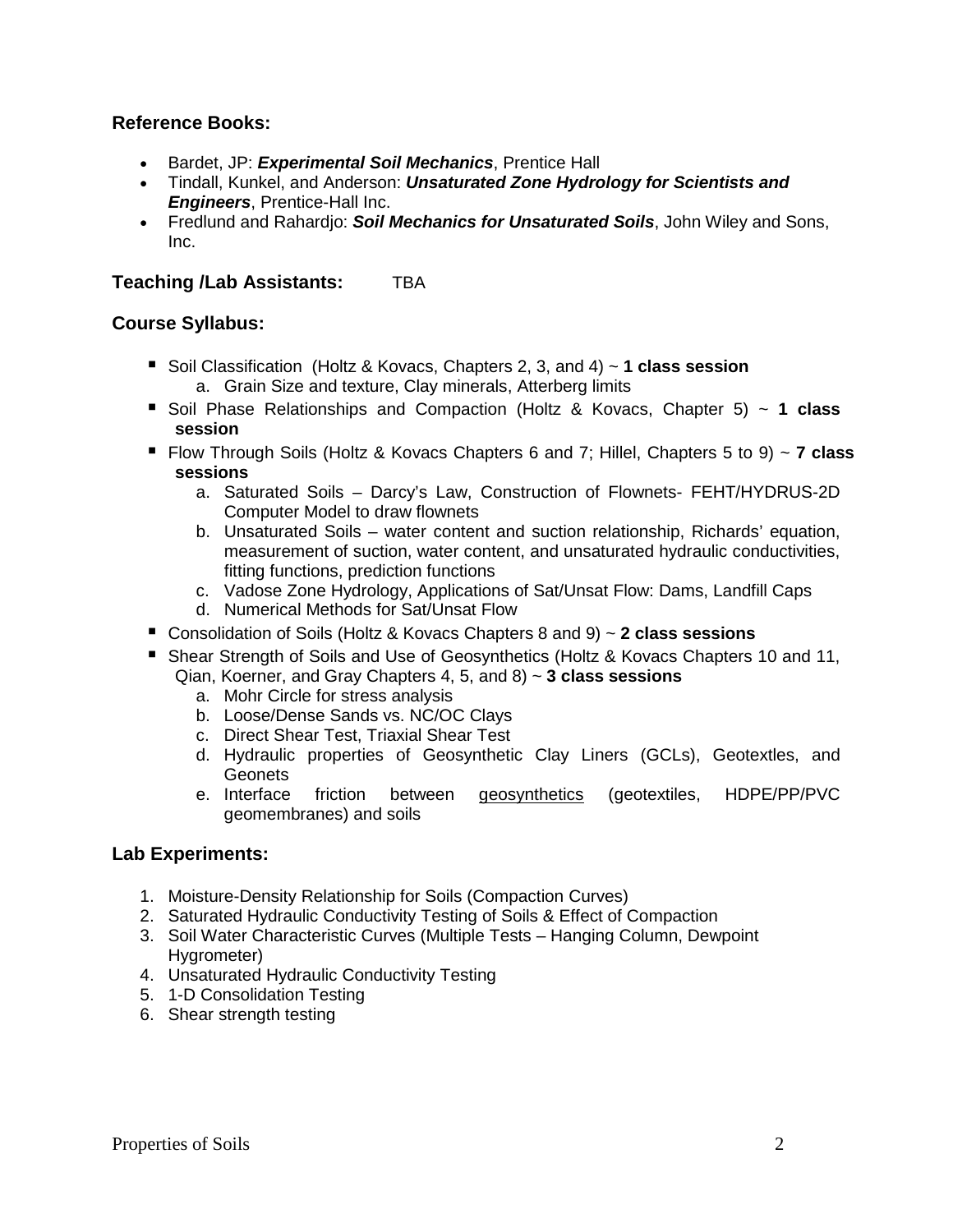# **Grading Criteria:**

## **Quizzes and Class/Lab Participation (10***% of total grade)*

You will be assigned a grade for your class and lab attendance and active participation in discussions. Spontaneous quizzes will be given throughout the semester to assess your knowledge gain.

#### **Lab Reports (45% of total grade)**

You are required to submit reports for the lab experiments you will conduct during the semester for this course. The total grade for these reports will be worth 45%.

#### **Exams (35% of total grade)**

One midterm exam (10%) and a final exam (25%) will be held during the semester. The schedule for the midterm exam will be confirmed at least a week before the scheduled date. It is your responsibility to attend the class and record any schedule deviations. The final exam will be scheduled on the day/time according to MSU final exam schedule. It will be held in 2320 Engr. Building unless otherwise announced differently in the class. The final exam would cover the entire syllabus (comprehensive). You can re-schedule the class exam times only by obtaining written (email is fine) consent of the instructor at least 2 working days before the exam. If you are sick, you can re-schedule the exams only by providing a registered doctor's certificate within a week after the missed exam or when you attend the next class, whichever comes first.

## **Project (10% of total grade)**

You as an individual or group will be assigned a project topic or an experiment. Feel free to suggest a topic or an experiment for yourself or your group. However, the instructor needs to approve the topic to make sure that it meets the objectives of the course.

*The instructor reserves the right to change the grading criteria after the semester is in session if the instructor determines that it will meet the course objectives better and benefit a majority of students to learn the material.*

#### *Other Grade Related Rules:*

- 1. I will not negotiate partial credit that you may receive for graded assignments including exams.
- *2.* You need to collect graded materials during the class hours. Otherwise, you must collect graded materials from the instructor's office located at 3577 EB before the end of the semester. After that, it will be assumed that you have waived your right to access your graded material and hence it can be shredded, destroyed, or disposed off.